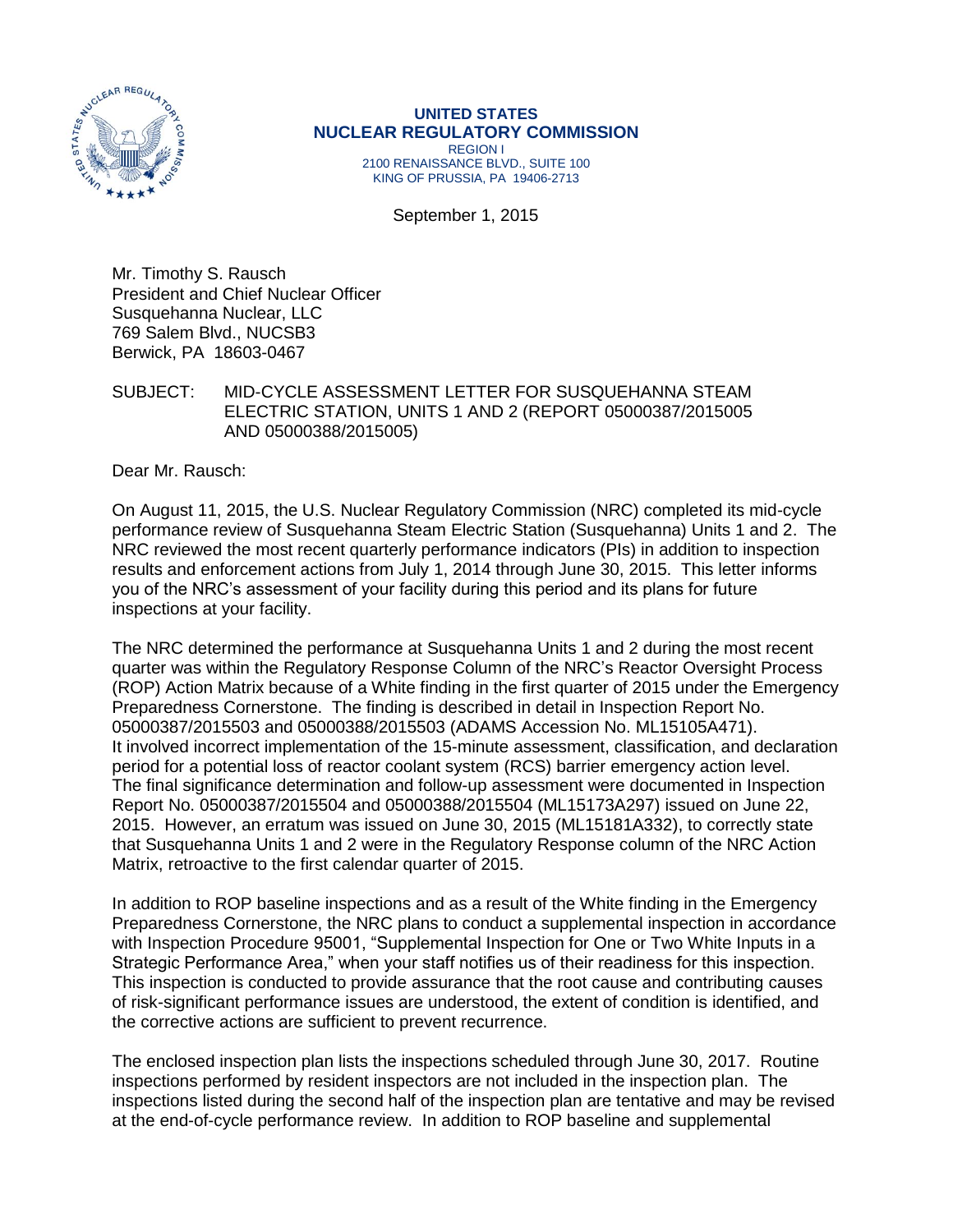inspections, the NRC will perform Inspection Procedure (IP) 60855.1, "Operation of an Independent Spent Fuel Storage Installation (ISFSI) at Operating Plants." The NRC provides the inspection plan to allow for the resolution of any scheduling conflicts and personnel availability issues. The NRC will contact you as soon as possible to discuss changes to the inspection plan should circumstances warrant any changes. This inspection plan does not include security related inspections, which will be sent via separate, non-publicly available correspondence.

In response to the accident at Fukushima, the Commission issued Order EA-12-049, "Order Modifying Licenses with Regard to Requirements for Mitigation Strategies for Beyond-Design-Basis External Events," which requires licensees to develop, implement, and maintain guidance and strategies to maintain or restore core cooling, containment, and spent fuel pool cooling capabilities following a beyond-design-basis external event. Additionally, the Commission issued Order EA-12-051, "Order Modifying Licenses with Regard to Reliable Spent Fuel Pool Instrumentation," which requires licensees to have a reliable means of remotely monitoring wide-range Spent Fuel Pool levels to support effective prioritization of event mitigation and recovery actions in the event of a beyond-design-basis external event. The NRC is conducting audits of licensee efforts towards compliance with these Orders. The onsite portion of the audit was completed at Susquehanna Units 1 and 2, and the information gathered will aid staff in development of the Final Safety Evaluation for the site. After the NRC staff receives the Final Compliance letter for the site, the Final Safety Evaluation will be issued. Then, the NRC staff will confirm through inspections the full implementation of the orders mentioned above performing Temporary Instruction (TI) 2515/191, "Inspection of the Implementation of Mitigation Strategies and Spent Fuel Pool Instrumentation Orders and Emergency Preparedness Communication/Staffing/Multi-Unit Dose Assessment Plans."

In accordance with Title 10 of the *Code of Federal Regulations* (10 CFR) 2.390 of the NRC's "Rules of Practice," a copy of this letter will be available electronically for public inspection in the NRC Public Document Room or from the Publicly Available Records (PARS) component of NRC's Agencywide Documents Access and Management System (ADAMS). ADAMS is accessible from the NRC Web site at<http://www.nrc.gov/reading-rm/adams.html> (the Public Electronic Reading Room).

Please contact Fred L. Bower, III at (610) 337-5200 with any questions you have regarding this letter.

Sincerely,

 */RA/*

Michael L. Scott, Director Division of Reactor Projects

Docket Nos. 50-387 and 50-388 License Nos. NPF-14 and NPF-22

Enclosure: Inspection/Activity Plan

cc w/encl: Distribution via ListServ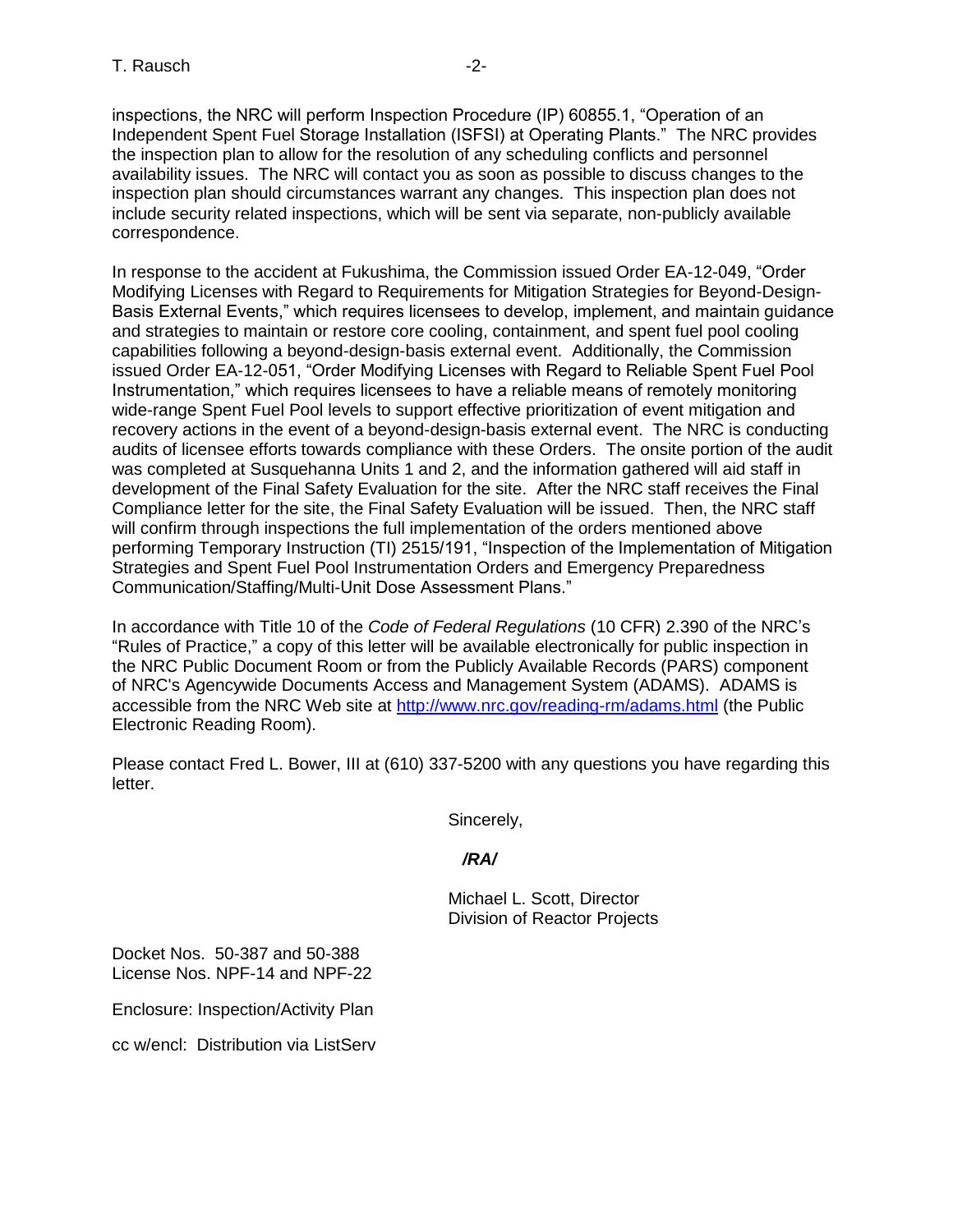#### T. Rausch and the contract of the contract of the contract of the contract of the contract of the contract of the contract of the contract of the contract of the contract of the contract of the contract of the contract of

inspections, the NRC will perform Inspection Procedure (IP) 60855.1, "Operation of an Independent Spent Fuel Storage Installation (ISFSI) at Operating Plants." The NRC provides the inspection plan to allow for the resolution of any scheduling conflicts and personnel availability issues. The NRC will contact you as soon as possible to discuss changes to the inspection plan should circumstances warrant any changes. This inspection plan does not include security related inspections, which will be sent via separate, non-publicly available correspondence.

In response to the accident at Fukushima, the Commission issued Order EA-12-049, "Order Modifying Licenses with Regard to Requirements for Mitigation Strategies for Beyond-Design-Basis External Events," which requires licensees to develop, implement, and maintain guidance and strategies to maintain or restore core cooling, containment, and spent fuel pool cooling capabilities following a beyond-design-basis external event. Additionally, the Commission issued Order EA-12-051, "Order Modifying Licenses with Regard to Reliable Spent Fuel Pool Instrumentation," which requires licensees to have a reliable means of remotely monitoring wide-range Spent Fuel Pool levels to support effective prioritization of event mitigation and recovery actions in the event of a beyond-design-basis external event. The NRC is conducting audits of licensee efforts towards compliance with these Orders. The onsite portion of the audit was completed at Susquehanna Units 1 and 2, and the information gathered will aid staff in development of the final Safety Evaluation for the site. After the NRC staff receives the Final Compliance letter for the site, the Final Safety Evaluation will be issued. Then, the NRC staff will confirm through inspections the full implementation of the orders mentioned above performing Temporary Instruction (TI) 2515/191, "Inspection of the Implementation of Mitigation Strategies and Spent Fuel Pool Instrumentation Orders and Emergency Preparedness Communication/Staffing/Multi-Unit Dose Assessment Plans."

In accordance with Title 10 of the *Code of Federal Regulations* (10 CFR) 2.390 of the NRC's "Rules of Practice," a copy of this letter will be available electronically for public inspection in he NRC Public Document Room or from the Publicly Available Records (PARS) component of NRC's Agencywide Documents Access and Management System (ADAMS). ADAMS is accessible from the NRC Web site at<http://www.nrc.gov/reading-rm/adams.html> (the Public Electronic Reading Room).

Please contact Fred L. Bower, III at (610) 337-5200 with any questions you have regarding this letter.

Sincerely,

*/RA/*

Michael L. Scott, Director Division of Reactor Projects

Docket Nos. 50-387 and 50-388 License Nos. NPF-14 and NPF-22

Enclosure: Inspection/Activity Plan

cc w/encl: Distribution via ListServ

Distribution: See next page

DOC NAME: S:\ROP Assessment Meetings\ROP-16 Mid-Cycle Review\Branch 4\Susquehanna\SQ 2015 MC Letter Final.docx ADAMS Accession No. **ML15229A102** 

| <b>SUNSI Review</b><br>₩ |                             | Non-Sensitive<br>Sensitive |            | <b>Publicly Available</b><br>Non-Publicly Available |  |  |
|--------------------------|-----------------------------|----------------------------|------------|-----------------------------------------------------|--|--|
| OFFICE RI/DRP            |                             | RI/DRP                     | RI/DRP     | RI/DRP                                              |  |  |
| <b>NAME</b>              | JGreives/ FLB for via email | PMeier/PM                  | FBower/FLB | MScott/ MLS                                         |  |  |
| <b>DATE</b>              | 08/25/15                    | /15<br>08/                 | 08/25/15   | 08/26/15                                            |  |  |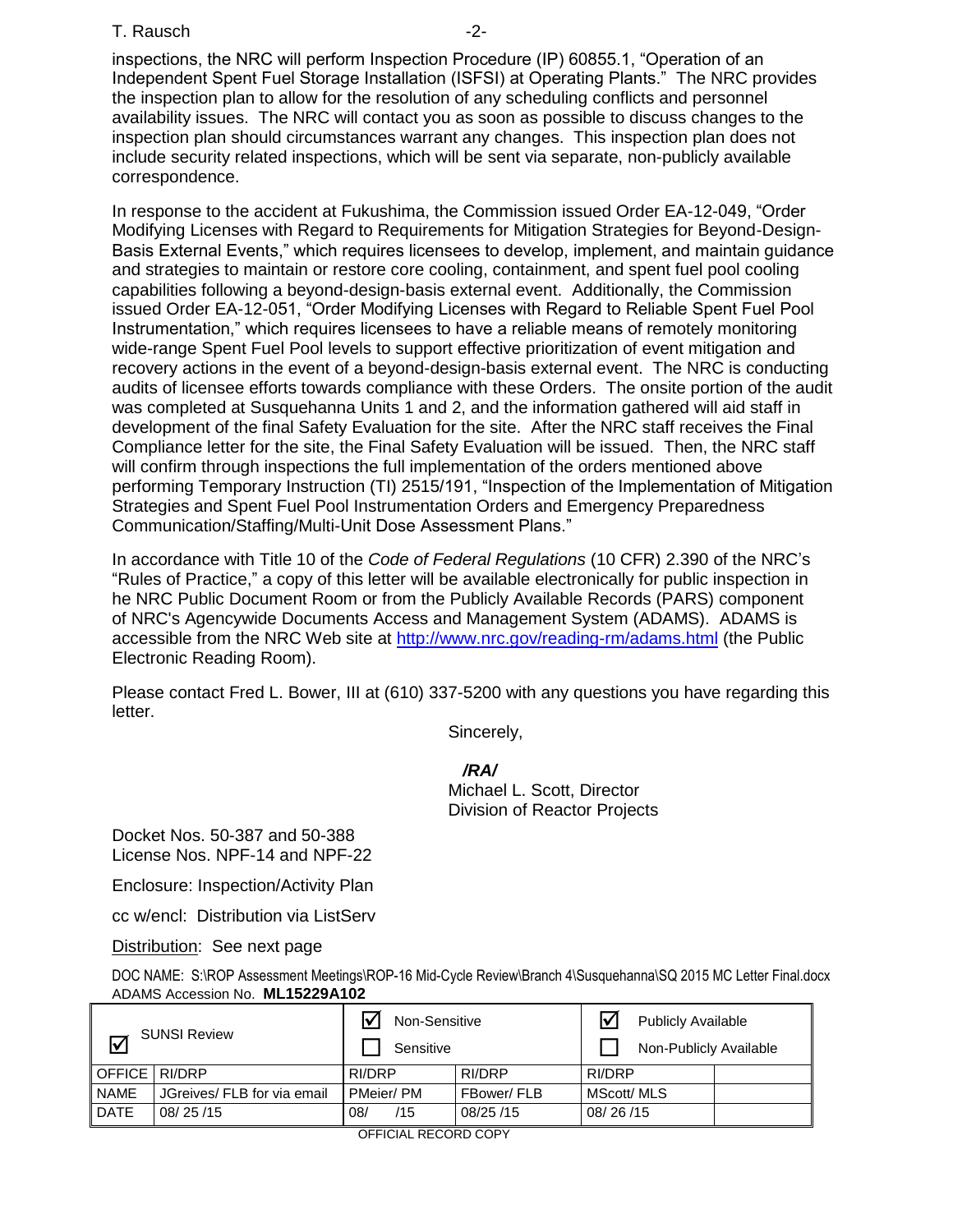DISTRIBUTION w/encl: (via email) DDorman, RA DLew, DRA MScott, DRP JColaccino, DRP RLorson, DRS GSuber, DRS FBower, DRP SBarber, DRP ATurilin, DRP BLin, DRP PMeier, DRP JGreives, DRP, SRI TDaun, DRP, RI NGraneto, DRP, RI AGould, DRP, AA KMorganButler, RI, OEDO RidsNrrPMSusquehanna Res RidsNrrDorlLpl1-2 Res ROPreports Res DRS Branch Chiefs (6) NMcNamara, RI, SLO DTifft, RI, SLO DScrenci, RI, PAO NSheehan, RI, PAO [RidsNrrDirslpabRes](mailto:RidsNrrDirslpab@nrc.gov) ROPassessmentRes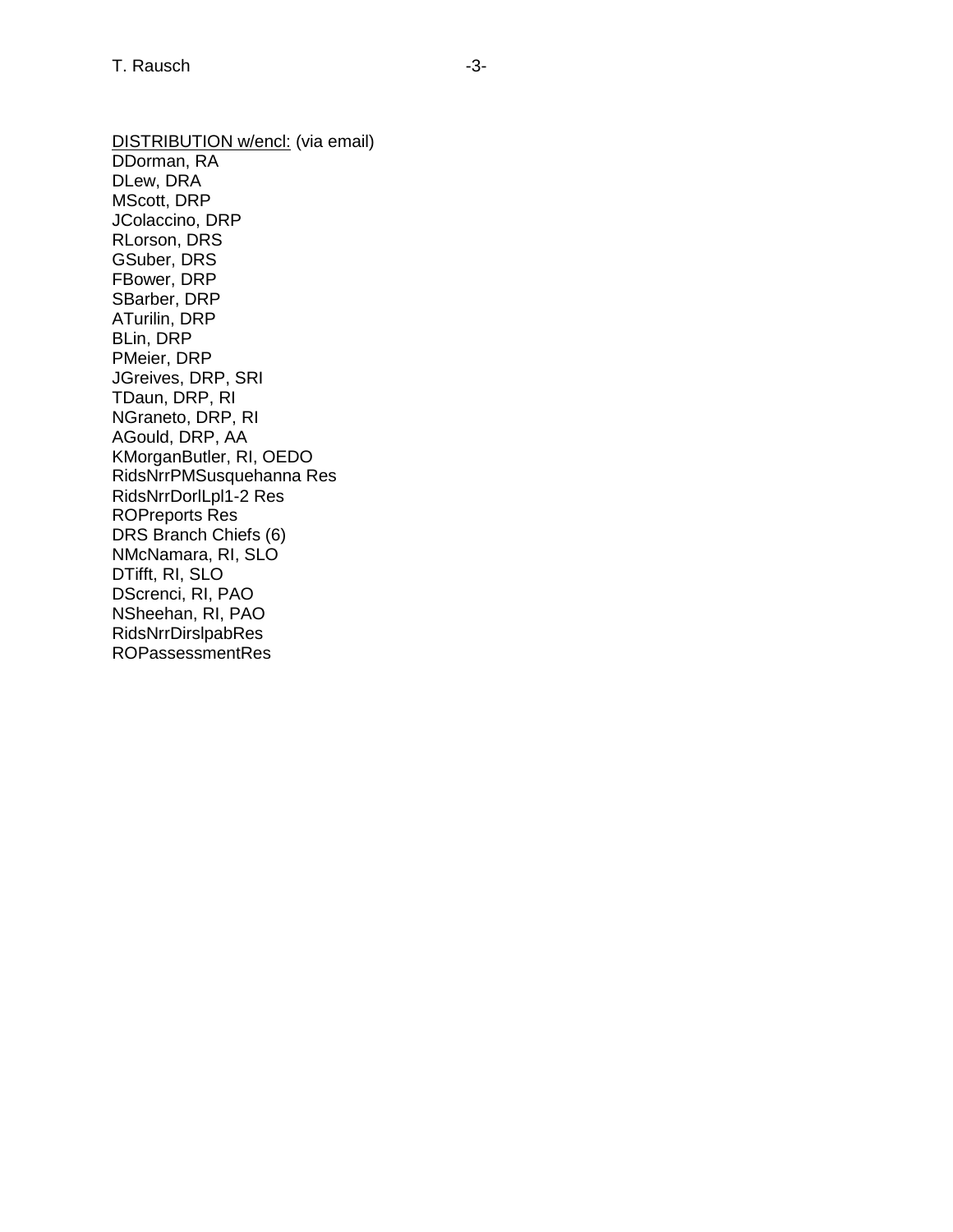**Page 1 of 3 08/25/201507:25:21**

**Report 22**

## **Susquehanna Inspection / Activity Plan 07/01/2015 - 06/30/2017**

| <b>Unit</b><br>Number | <b>Start</b> | <b>Planned Dates</b><br>End | <b>Inspection Activity</b> | <b>Title</b>                                                                     | No. of Staff<br>on Site |
|-----------------------|--------------|-----------------------------|----------------------------|----------------------------------------------------------------------------------|-------------------------|
|                       |              |                             | <b>8/17EXAM</b>            | - INITIAL OL EXAM                                                                | 3                       |
|                       | 07/20/2015   | 07/24/2015                  | U01916                     | FY15-SUSQUEHANNA INITIAL OPERATOR LICENSING EXAM                                 |                         |
| 1                     | 08/17/2015   | 08/28/2015                  | U01916                     | FY15-SUSQUEHANNA INITIAL OPERATOR LICENSING EXAM                                 |                         |
|                       |              |                             | 71124.07                   | - RAD SAFETY INSPECTION                                                          | $\mathbf{1}$            |
| 1, 2                  | 07/13/2015   | 07/17/2015                  | IP 71124.07                | Radiological Environmental Monitoring Program                                    |                         |
| 1, 2                  | 07/13/2015   | 07/17/2015                  | IP 71151                   | Performance Indicator Verification                                               |                         |
|                       |              |                             | 71124                      | - RAD SAFETY INSPECTION                                                          | $\mathbf{1}$            |
| 1, 2                  | 08/17/2015   | 08/21/2015                  | IP 71124.01                | Radiological Hazard Assessment and Exposure Controls                             |                         |
| 1, 2                  | 08/17/2015   | 08/21/2015                  | IP 71124.02                | Occupational ALARA Planning and Controls                                         |                         |
| 1, 2                  | 08/17/2015   | 08/21/2015                  | IP 71124.03                | In-Plant Airborne Radioactivity Control and Mitigation                           |                         |
| 1, 2                  | 08/17/2015   | 08/21/2015                  | IP 71124.04                | Occupational Dose Assessment                                                     |                         |
|                       |              |                             | <b>MODS</b>                | - PERMANENT PLANT MODIFICATIONS                                                  | 3                       |
| 1, 2                  | 08/31/2015   | 09/04/2015                  | IP 7111117T                | Evaluations of Changes, Tests, and Experiments and Permanent Plant Modifications |                         |
| 1, 2                  | 09/14/2015   | 09/18/2015                  | IP 7111117T                | Evaluations of Changes, Tests, and Experiments and Permanent Plant Modifications |                         |
|                       |              |                             | 7111111B                   | - REQUAL INSP W/ P/F RESULTS                                                     | $\mathbf{2}$            |
| 1, 2                  | 11/02/2015   | 11/06/2015                  | IP 7111111B                | Licensed Operator Requalification Program                                        |                         |
|                       |              |                             | 71124                      | - RAD SAFETY INSP                                                                | $\mathbf{1}$            |
| 1, 2                  | 10/12/2015   | 10/16/2015                  | IP 71124.01                | Radiological Hazard Assessment and Exposure Controls                             |                         |
| 1, 2                  | 10/12/2015   | 10/16/2015                  | IP 71124.02                | Occupational ALARA Planning and Controls                                         |                         |
| 1, 2                  | 10/12/2015   | 10/16/2015                  | IP 71124.03                | In-Plant Airborne Radioactivity Control and Mitigation                           |                         |
| 1, 2                  | 10/12/2015   | 10/16/2015                  | IP 71124.04                | Occupational Dose Assessment                                                     |                         |
| $\mathbf 1$           | 10/12/2015   | 10/16/2015                  | IP 71151-OR01              | Occupational Exposure Control Effectiveness                                      |                         |
|                       |              |                             | EP                         | - EP PROGRAM INSPECTION                                                          | $\mathbf{1}$            |
| 1, 2                  | 11/02/2015   | 11/06/2015                  | IP 7111402                 | Alert and Notification System Testing                                            |                         |
| 1, 2                  | 11/02/2015   | 11/06/2015                  | IP 7111403                 | Emergency Preparedness Organization Staffing and Augmentation System             |                         |
| 1, 2                  | 11/02/2015   | 11/06/2015                  | IP 7111405                 | Correction of Emergency Preparedness Weaknesses and Deficiencies                 |                         |
|                       |              |                             | ISI                        | - U1 INSERVICE INSPECTION                                                        | $\mathbf{1}$            |
| 1                     | 03/21/2016   | 03/25/2016                  | IP 7111108G                | Inservice Inspection Activities - BWR                                            |                         |
|                       |              |                             | <b>RS1234PI</b>            | - HP INSPECTION                                                                  | $\mathbf{1}$            |
| 1, 2                  | 03/28/2016   | 04/01/2016                  | IP 71124.01                | Radiological Hazard Assessment and Exposure Controls                             |                         |
| 1, 2                  | 03/28/2016   | 04/01/2016                  | IP 71124.02                | Occupational ALARA Planning and Controls                                         |                         |
| 1, 2                  | 03/28/2016   | 04/01/2016                  | IP 71124.03                | In-Plant Airborne Radioactivity Control and Mitigation                           |                         |
| 1, 2                  | 03/28/2016   | 04/01/2016                  | IP 71124.04                | Occupational Dose Assessment                                                     |                         |

This report does not include INPO and OUTAGE activities.

This report shows only on-site and announced inspection procedures.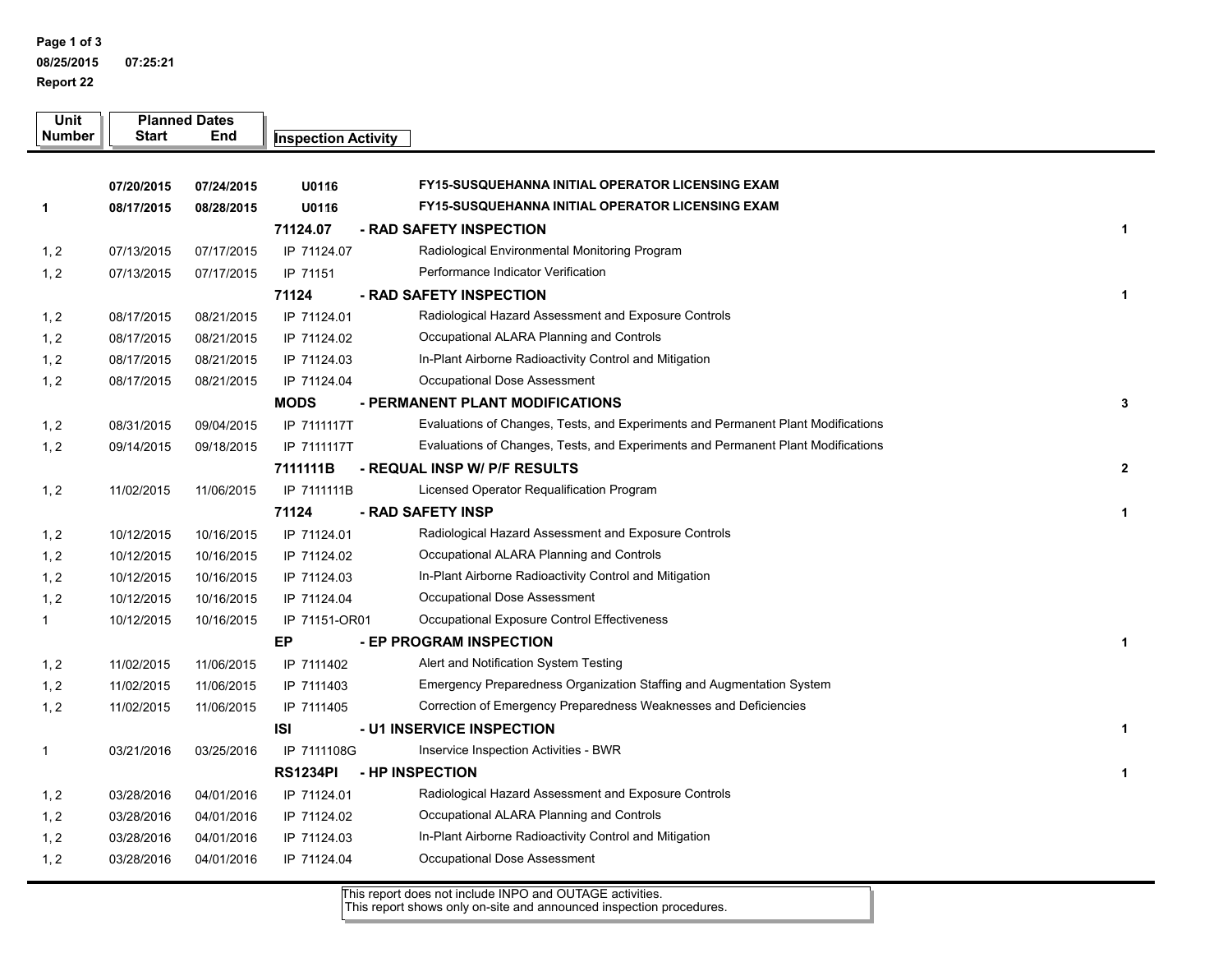**Page 2 of 3**

**08/25/2015 07:25:21 Report 22**

## **Susquehanna Inspection / Activity Plan 07/01/2015 - 06/30/2017**

| Unit                    | <b>Planned Dates</b> |            |                            |                 |                                                                                                   | No. of Staff         |
|-------------------------|----------------------|------------|----------------------------|-----------------|---------------------------------------------------------------------------------------------------|----------------------|
| Number                  | <b>Start</b>         | End        | <b>Inspection Activity</b> |                 | <b>Title</b>                                                                                      | on Site              |
|                         |                      |            | 71152B                     |                 | - PI&R BIENNIAL                                                                                   | 4                    |
| 1, 2                    | 06/06/2016           | 06/10/2016 | IP 71152B                  |                 | Problem Identification and Resolution                                                             |                      |
|                         |                      |            | <b>RS6PI</b>               |                 | - EFFLUENTS PUBLIC PI                                                                             | $\mathbf{1}$         |
| 1, 2                    | 06/13/2016           | 06/17/2016 | IP 71124.06                |                 | Radioactive Gaseous and Liquid Effluent Treatment                                                 |                      |
| 1, 2                    | 06/13/2016           | 06/17/2016 | IP 71151-PR01              |                 | <b>RETS/ODCM Radiological Effluent Occurrences</b>                                                |                      |
|                         |                      |            | 71152B                     | - PI&R BIENNIAL |                                                                                                   |                      |
| 1, 2                    | 06/20/2016           | 06/24/2016 | IP 71152B                  |                 | Problem Identification and Resolution                                                             |                      |
|                         |                      |            | 11/14EXM                   |                 | - SUSQUEHANNA INITIAL EXAM                                                                        |                      |
| $\mathbf 1$             | 10/17/2016           | 10/21/2016 | U01931                     |                 | FY17-SUSQUEHANNA INITIAL OPERATOR LICENSING EXAM                                                  |                      |
| 1                       | 11/14/2016           | 11/25/2016 | U01931                     |                 | FY17-SUSQUEHANNA INITIAL OPERATOR LICENSING EXAM                                                  |                      |
|                         |                      |            | <b>ISFSI</b>               |                 | - ISFSI LOADING CAMPAIGN INSPECTION                                                               | $\mathbf{1}$         |
| 1, 2                    | 08/12/2016           | 08/16/2016 | IP 60855                   |                 | Operation Of An ISFSI                                                                             |                      |
| 1, 2                    | 08/12/2016           | 08/16/2016 | IP 60855.1                 |                 | Operation of an Independent Spent Fuel Storage Installation at Operating Plants                   |                      |
|                         |                      |            | <b>EP</b>                  |                 | - EP EXERCISE EVALUATION                                                                          | Δ                    |
| 1, 2                    | 10/17/2016           | 10/21/2016 | IP 7111401                 |                 | <b>Exercise Evaluation</b>                                                                        |                      |
|                         |                      |            | RS <sub>5</sub>            |                 | - RP INSTRUMENTS                                                                                  | 1                    |
| 1, 2                    | 09/12/2016           | 09/16/2016 | IP 71124.05                |                 | Radiation Monitoring Instrumentation                                                              |                      |
|                         |                      |            | 7111121                    | - CDBI          |                                                                                                   | $\mathbf 1$          |
| 1, 2                    | 09/19/2016           | 09/23/2016 | IP 7111121                 |                 | Component Design Bases Inspection                                                                 |                      |
| 1, 2                    | 10/03/2016           | 10/07/2016 | IP 7111121                 |                 | Component Design Bases Inspection                                                                 |                      |
| 1, 2                    | 10/17/2016           | 10/21/2016 | IP 7111121                 |                 | Component Design Bases Inspection                                                                 |                      |
|                         |                      |            | <b>RS1234</b>              |                 | - HP INSPECTION                                                                                   | $\blacktriangleleft$ |
| 1, 2                    | 10/10/2016           | 10/14/2016 | IP 71124.01                |                 | Radiological Hazard Assessment and Exposure Controls                                              |                      |
| 1, 2                    | 10/10/2016           | 10/14/2016 | IP 71124.02                |                 | Occupational ALARA Planning and Controls                                                          |                      |
| 1, 2                    | 10/10/2016           | 10/14/2016 | IP 71124.03                |                 | In-Plant Airborne Radioactivity Control and Mitigation                                            |                      |
| 1, 2                    | 10/10/2016           | 10/14/2016 | IP 71124.04                |                 | Occupational Dose Assessment                                                                      |                      |
| $\mathbf{1}$            | 10/10/2016           | 10/14/2016 | IP 71151-OR01              |                 | Occupational Exposure Control Effectiveness                                                       |                      |
|                         |                      |            | 71124.08                   | - RADWASTE      |                                                                                                   | $\mathbf{1}$         |
| 1, 2                    | 10/17/2016           | 10/21/2016 | IP 71124.08                |                 | Radioactive Solid Waste Processing and Radioactive Material Handling, Storage, and Transportation |                      |
|                         |                      |            | 7111108G                   |                 | - U2 INSERVICE INSPECTION                                                                         | $\mathbf 1$          |
| $\overline{\mathbf{c}}$ | 03/13/2017           | 03/17/2017 | IP 7111108G                |                 | Inservice Inspection Activities - BWR                                                             |                      |
|                         |                      |            | <b>RS1234</b>              |                 | - HP INSPECTION                                                                                   | $\mathbf 1$          |
| 1, 2                    | 03/13/2017           | 03/17/2017 | IP 71124.01                |                 | Radiological Hazard Assessment and Exposure Controls                                              |                      |

This report does not include INPO and OUTAGE activities.

This report shows only on-site and announced inspection procedures.